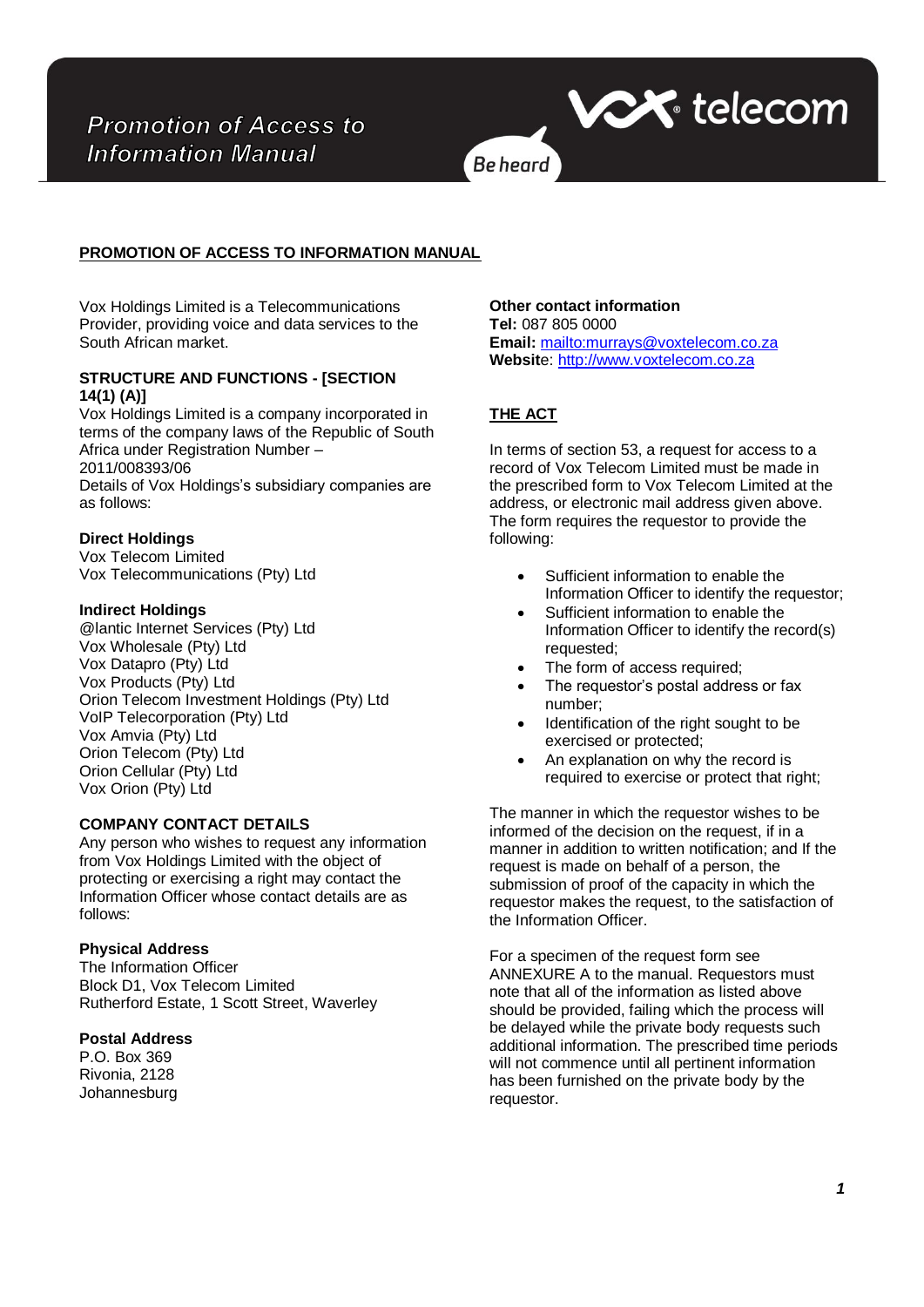## **PRESCRIBED FEES**

Payment of fees is regulated in terms of section 54 of the Act. The Regulations to the Act provide for two types of fees:

**Request fee:** This is a non- refundable administration fee paid by all requestors with the exclusion of personal requestors. It is paid before the request is considered.

**Access fee:** This is paid by all requestors only when access is granted. This fee is intended to reimburse the private body for the costs involved in searching for a record and preparing it for delivery to the requestor.

Vox Telecom Limited may withhold a record until the request fee and the deposit (if applicable) have been paid. A schedule of the prescribed fees is attached as ANNEXURE 2 to the manual.

#### **REQUESTOR OTHER THAN PERSONAL REQUESTOR**

The Information Officer must give written notice to a requestor other than a personal requestor of the request fee and amount to be paid before the request may be further processed.

If in the Information Officer's opinion the search for a record, or preparation of the record for disclosure will require more than the prescribed hours, the Information Officer may require the requestor to pay a deposit, not being more than one third of the access fee that would be payable if the request is granted. If the request is declined, the deposit must be repaid to the requestor.

The notice given by the Information Officer must advise the requestor that s/he has a right to apply to court against the payment of the request fee or deposit, and also advise of the procedure of the application.

#### **PERSONAL REQUESTOR**

A personal requestor is described in terms of the Act as a requestor seeking access to a record containing information about the requestor. A personal requestor is not liable to pay a request fee, is liable for payment of access fees in the event of a request being granted, but may not be required to pay a deposit before the granting of the record.

# **HUMAN RIGHTS COMMISSION GUIDELINE**

In terms of section 10 of the Act, the Human Rights Commission must compile a guide by 14 August 2003. This guide is intended to assist users in the interpretation of the Act. The guide will contain a description of the objects of the Act, the contact details of the information officers of all the public bodies, particulars of the public bodies, the manner of access to the records of those public bodies and the remedies available in law regarding a breach of any of the provisions of the Act.

The South African Human Rights Commission's contact details are as follows; Private Bag 2700 **Houghton** 2041 Tel: 011 484 8300 Fax 011 484 1360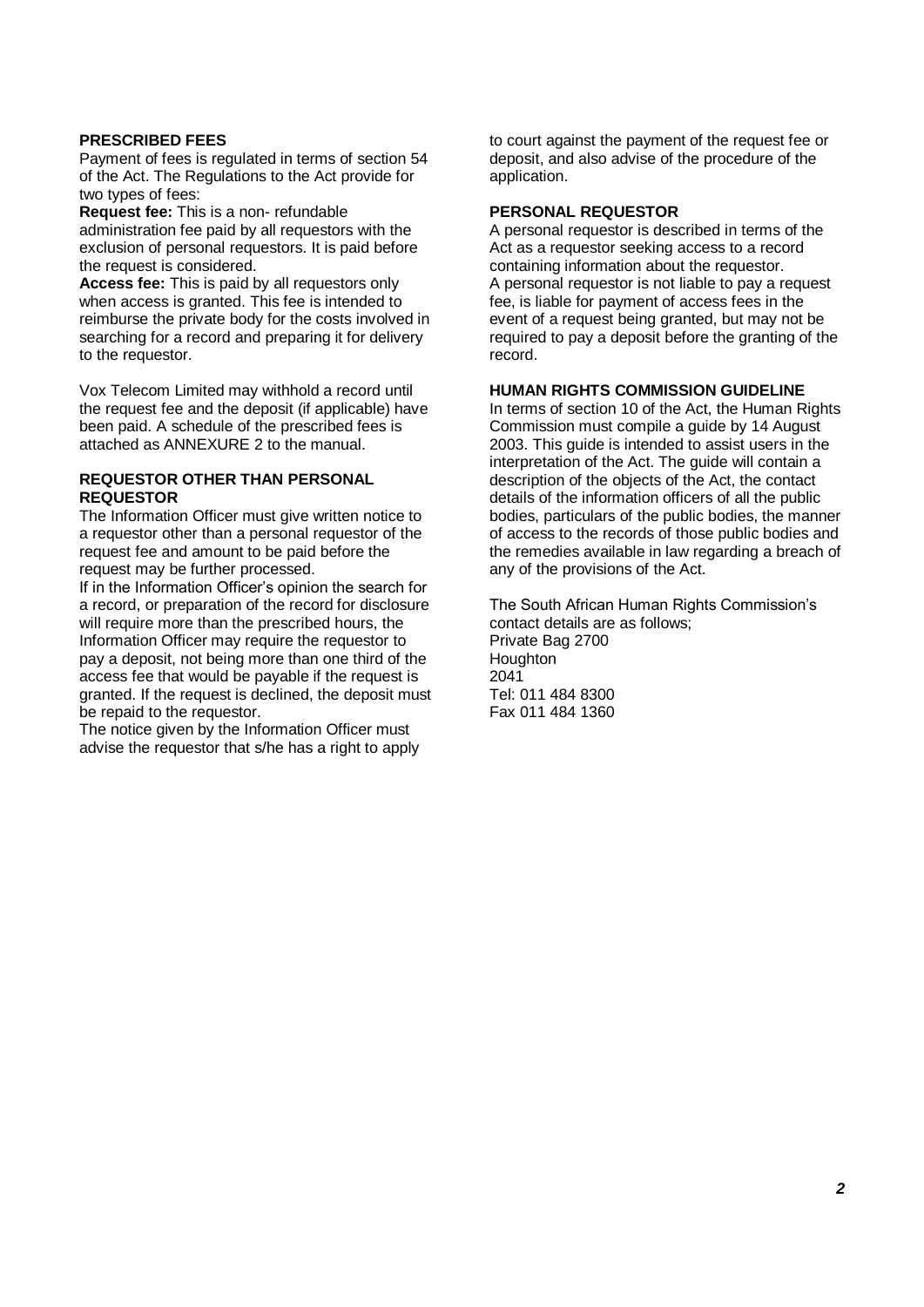| <b>CLASSIFICATION OF COMPANY INFORMATION</b> |                           |                                                                                                        |  |  |
|----------------------------------------------|---------------------------|--------------------------------------------------------------------------------------------------------|--|--|
| <b>CLASSIFI-</b><br><b>CATION</b>            | <b>ACCESS</b>             | <b>DESCRIPTION</b>                                                                                     |  |  |
| 1                                            | May be Disclosed          | <b>Public Access Document</b>                                                                          |  |  |
| $\overline{2}$                               | May not be Disclosed      | Request after commencement of criminal or civil proceedings [s7]                                       |  |  |
| 3                                            | May be Disclosed          | Subject to copyright                                                                                   |  |  |
| 4                                            | <b>Limited Disclosure</b> | Personal Information that belongs to the requester that<br>information[s61]                            |  |  |
| 5                                            | May not be Disclosed      | Unreasonable disclosure of personal information of Natural<br>personal [s63(1)]                        |  |  |
| 6                                            | May not be Disclosed      | Likely to harm the commercial or financial interests of third party<br>$(a)(b)$ ]                      |  |  |
| $\overline{7}$                               | May not be Disclosed      | Likely to harm the Company or third party in contract or other<br>negotiations [s64(c)]                |  |  |
| 8                                            | May not be Disclosed      | Would breached a duty of confidence owned to a third party in<br>terms of Agree[s65]                   |  |  |
| 9                                            | May not be Disclosed      | Likely to compromise the safety of individuals or protection of<br>property [s66]                      |  |  |
| 10                                           | May not be Disclosed      | Legally privileged documents [s67]                                                                     |  |  |
| 11                                           | May not be Disclosed      | Environmental testing/investigation which reveals public safety<br>environmental risks [s64(2);s68(2)] |  |  |
| 12                                           | May not be Disclosed      | Commercial information of Private Body [s68]                                                           |  |  |
| 13                                           | May not be Disclosed      | Likely to prejudice research and development information of the<br>Company or a third party [s69]      |  |  |
| 14                                           | May not be Disclosed      | Disclosure in public interest [s70]                                                                    |  |  |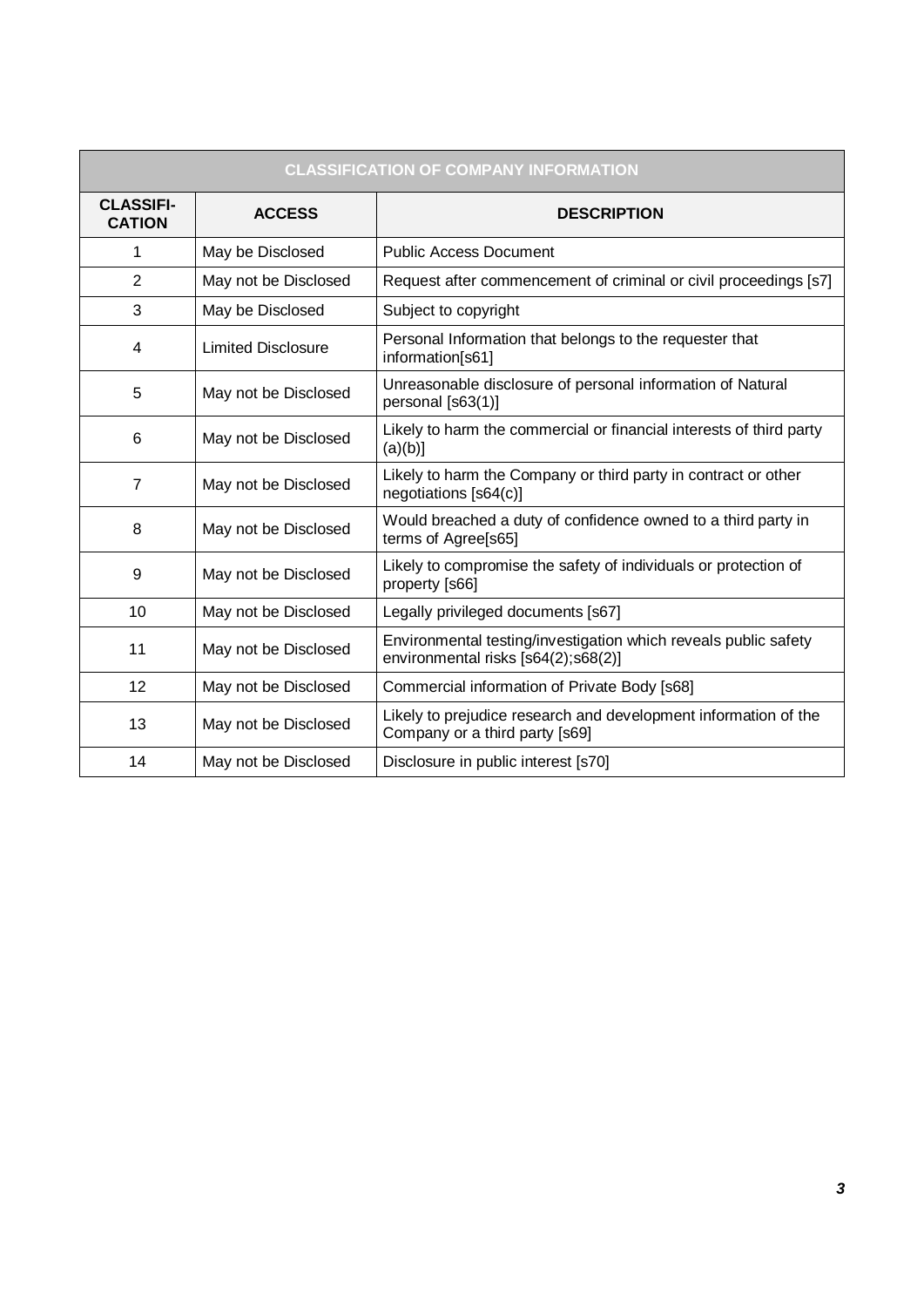| <b>DEPARTMENTAL RECORDS</b>                     | <b>SUBJECT CLASSIFICATION</b>                   | <b>NUMBER</b>           |
|-------------------------------------------------|-------------------------------------------------|-------------------------|
| <b>Communications/Public Affairs</b>            | <b>Current Product Information</b>              | 1, 4                    |
|                                                 | <b>Public Corporate Records</b>                 | 1                       |
|                                                 | Media Releases                                  | 1                       |
| <b>Environmental Records</b>                    | <b>Environmental Policy</b>                     | 1                       |
|                                                 | <b>Environmental Records</b>                    | 11, 14                  |
| Human Resources Division                        | <b>Employee Records</b>                         | 4, 5, 9                 |
| <b>Employment Contracts</b>                     | <b>Employment Contracts</b>                     | 4, 5                    |
| Personnel Guidelines Policies and<br>Procedures | Personnel Guidelines Policies and<br>Procedures | 12                      |
| <b>Employee Medical Records</b>                 | <b>Employee Medical Records</b>                 | 4, 5, 8                 |
| <b>Financial Division</b>                       | <b>Audited Financial Statements</b>             | 12                      |
|                                                 | Tax Records (Company & Employees)               | 12                      |
|                                                 | <b>Asset Register</b>                           | 12                      |
|                                                 | <b>Management Accounts</b>                      | 12                      |
| Corporate and Legal services Division           | <b>General Contract Documentation</b>           | 6, 12                   |
|                                                 | <b>Statutory Records</b>                        | 12                      |
|                                                 | Company Guidelines, Policies and<br>Procedures  | 12                      |
|                                                 | <b>Trade Marks</b>                              | 3                       |
| Sales and Marketing Division                    | Market Information                              | 12,13                   |
|                                                 | <b>Product Brochures</b>                        | 1                       |
|                                                 | <b>Customer Manuals</b>                         | $\overline{\mathbf{4}}$ |
|                                                 | <b>Sales Records</b>                            | 1                       |
|                                                 | Marketing and Sales Strategies                  | 12                      |
|                                                 | Reseller strategies and documentation           | 12                      |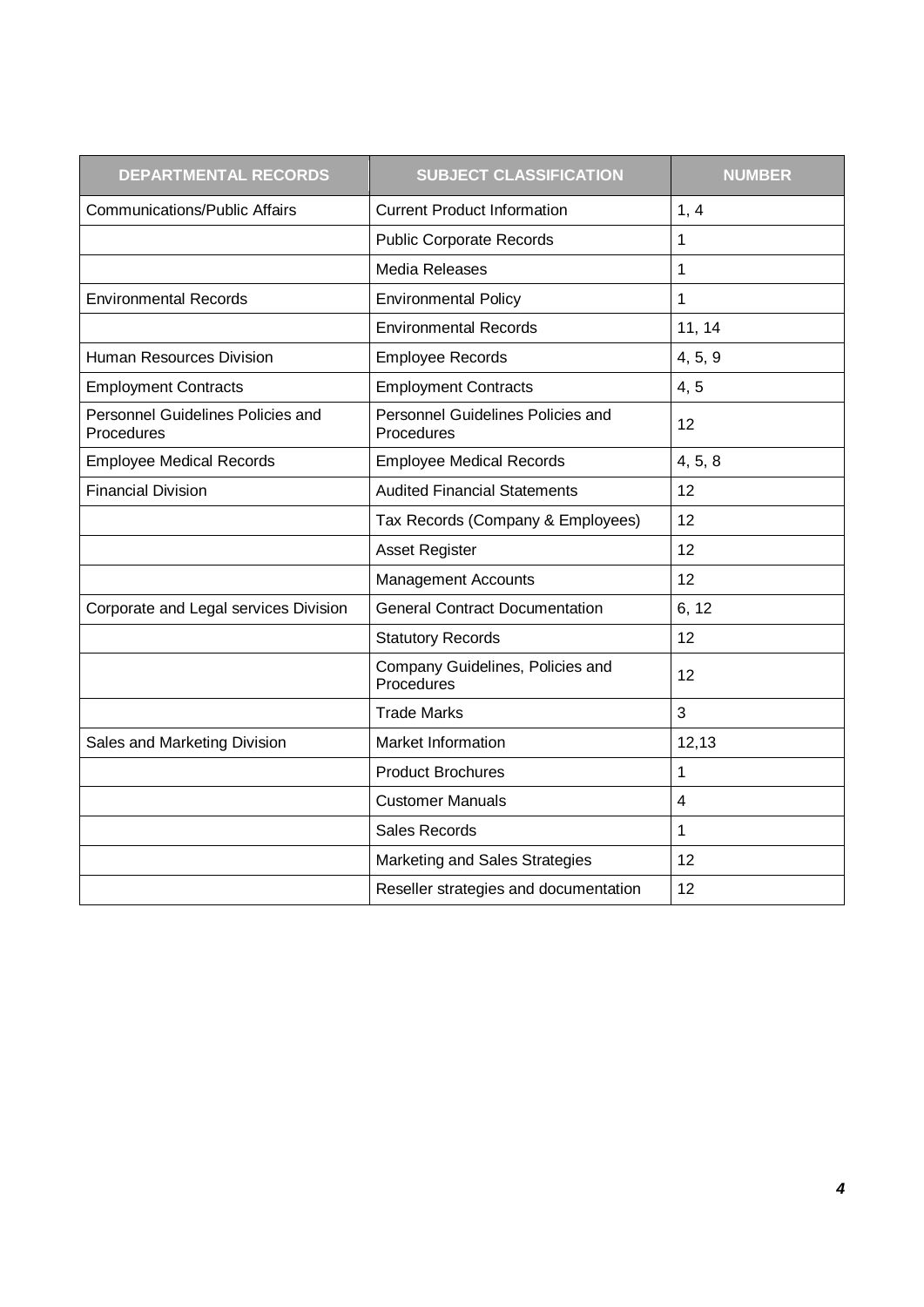# **ANNEXURE A**

Fax Number:

## **REQUEST FOR ACCESS TO RECORD OF PRIVATE BODY**

(Section 53(1) of the Promotion of Access to Information Act, 2000 (Act No. 2 of 2000)) [Regulation 10]

### **A. Particulars of private body**

The Head/Designated Person:

#### **B. Particulars of person requesting access to the record**

(a) The particulars of the person who requests access to the record must be given below. (b) The address and/or fax number in the Republic to which the information is to be sent must be given. (c) Proof of the capacity in which the request is made, if applicable, must be attached.

| Full names and Surname: |  |
|-------------------------|--|
| <b>Identity Number:</b> |  |
| Postal Address:         |  |
| Telephone Number        |  |

Capacity in which request is made, when made on behalf of another person:

#### **C. Particulars of person on whose behalf request is made**

This section must be completed ONLY if a request for information is made on behalf of another person.

| Full names and Surname: |  |
|-------------------------|--|
| Identity number:        |  |

#### **D. Particulars of record**

(a) Provide full particulars of the record to which access is requested, including the reference number if that is known to you, to enable the record to be located. (b) If the provided space is inadequate, please continue on a separate folio and attach it to this form. The requester must sign all the additional folios.

Description of record or relevant part of record:

Reference number, if available:

Further particulars of record: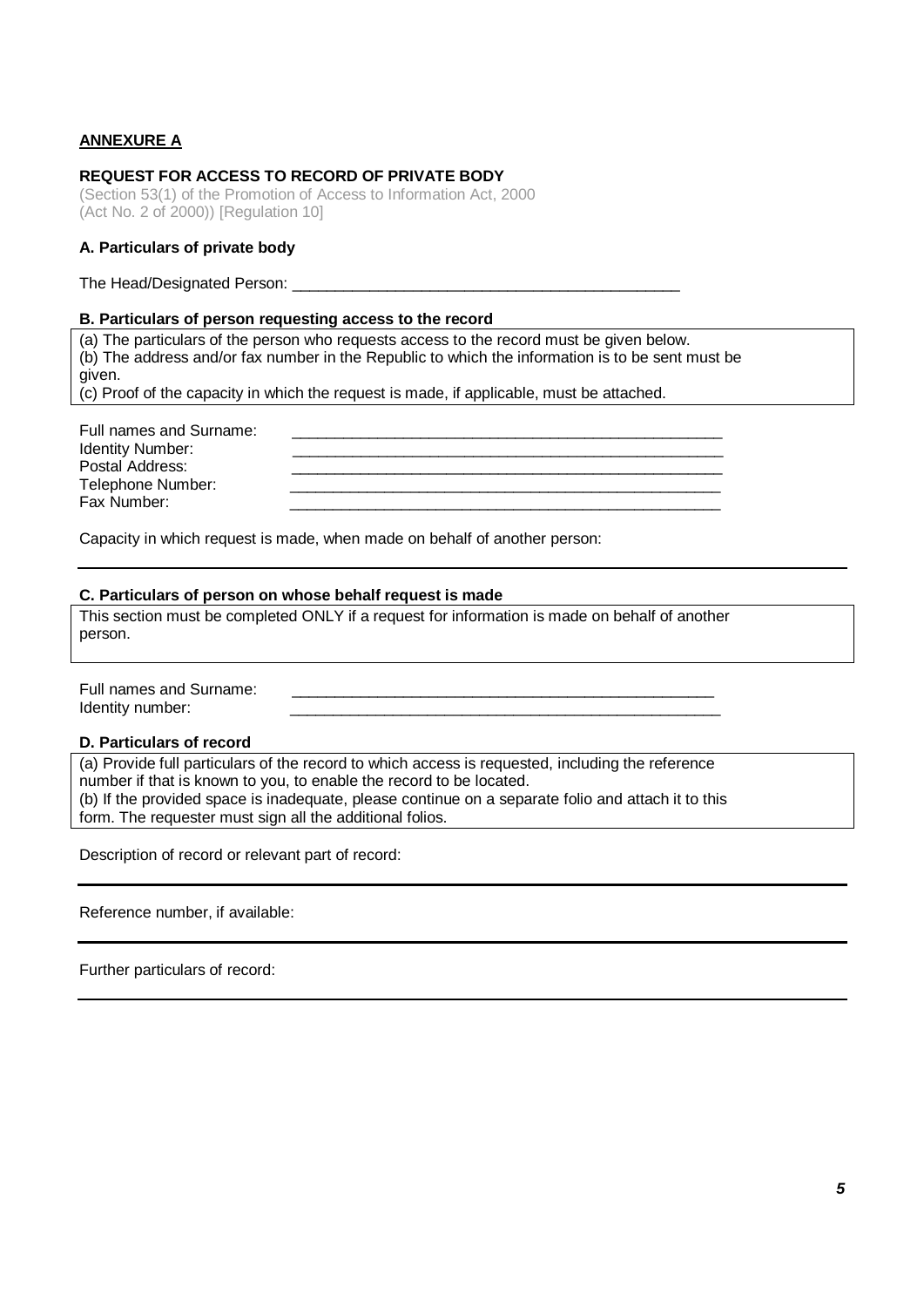# **E. Fees**

(a) A request for access to a record, other than a record containing personal information about yourself, will be processed only after a request fee has been paid.

(b) You will be notified of the amount required to be paid as the request fee.

(c) The fee payable for access to a record depends on the form in which access is required and

the reasonable time required to search for and prepare a record.

(d) If you qualify for exemption of the payment of any fee, please state the reason for exemption.

## **NOTES:**

(a) Compliance with your request in the specified form may depend on the form in which the record is available.

(b) Access in the form requested may be refused in certain circumstances. In such a case you will be informed if access will be granted in another form.

(c) The fee payable for access to the record, if any, will be determined partly by the form in which access is requested.

Reason for exemption from payment of fees

## **F. Form of access to record**

If you are prevented by a disability to read, view or listen to the record in the form of access provided for in 1 to 4 hereunder, state your disability and indicate in which form the record is required.

1. If the record is in written or printed form, do you:  $\Box$  Want a copy of record  $\Box$  Inspect the record

2. If the record consists of visual images, do you:

(this including photographs, slides, video recordings, computer-generated images, sketches, etc)  $\Box$  Want to view the images  $\Box$  See a copy of the images  $\Box$  Want a transcription of the images

3. If the record consists of recorded words or information which can be reproduced in sound, do you:  $\Box$  Want to listen to the soundtrack  $\Box$  Want a transcription of the soundtrack

4. If the record is held on computer or in an electronic or machine-readable form, do you:  $\Box$  Want a printed copy of the record  $\Box$  Want a printed copy of the inform derived from the record  $\square$  Want a copy of the record in a computer readable form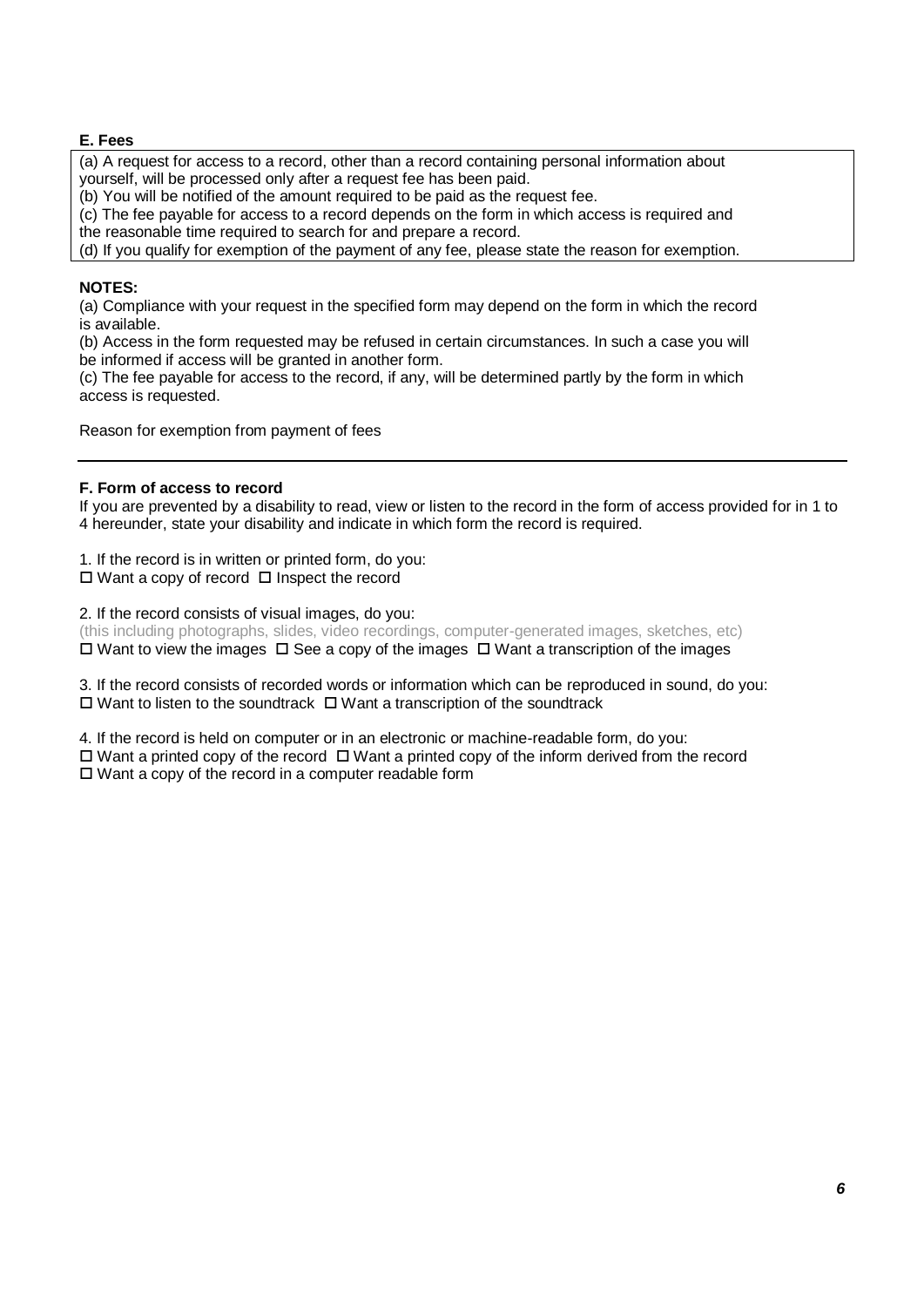G. Particulars of right to be exercised or protected

If the provided space is inadequate, please continue on a separate folio and attach it to this form. The requester must sign all the additional folios.

1. Indicate which right is to be exercised or protected:

2. Explain why the record is required for the exercise or protection of the aforementioned right

H. Notice of decision regarding request for access

You will be notified in writing whether your request has been approved / denied. If you wish to be informed in another manner, please specify the manner and provide the necessary particulars to enable compliance with your request.

How would you prefer to be informed of the decision regarding your request for access to the record?

Signed at: \_\_\_\_\_\_\_\_\_\_\_\_\_\_\_\_\_\_\_\_\_\_\_\_\_\_\_\_\_\_\_\_\_\_\_\_\_\_\_\_\_\_\_\_\_\_\_\_\_\_\_\_\_\_\_\_\_\_\_\_\_\_\_\_\_\_\_\_\_\_\_\_ Date: \_\_\_\_\_\_\_\_\_\_\_\_\_\_\_\_\_\_\_\_\_\_\_\_\_\_\_\_\_\_\_\_\_\_\_\_\_\_\_\_\_\_\_\_\_\_\_\_\_\_\_\_\_\_\_\_\_\_\_\_\_\_\_\_\_\_\_\_\_\_\_\_

\_\_\_\_\_\_\_\_\_\_\_\_\_\_\_\_\_\_\_\_\_\_\_\_\_\_\_\_\_\_\_\_\_\_\_ **SIGNATURE OF REQUESTER / PERSON ON WHOSE BEHALF REQUEST IS MADE**